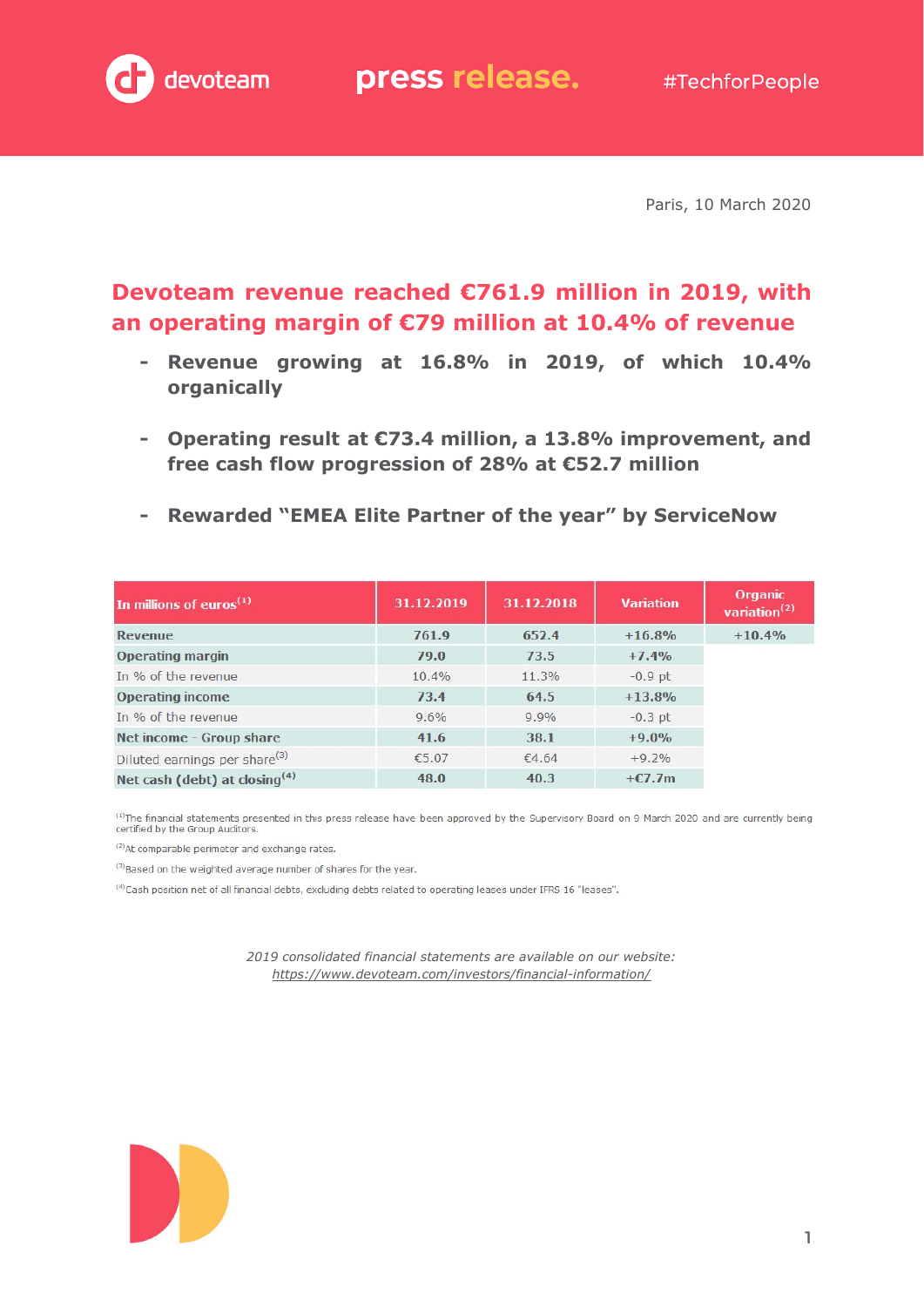

#### **Business**

Devoteam continues its development into Cloud platforms with its strategic partners:

#### **Devoteam named "EMEA Elite Partner of the year" by ServiceNow**

ServiceNow rewarded Devoteam as its best partner in the EMEA Elite category. This recognition is given to an Elite Partner who achieves overall excellence in certification and ServiceNow pipeline growth.

#### **Two new Google Cloud specializations**

The Group obtained two new Google Cloud specializations in the fourth quarter of 2019: **Work Transformation - Enterprise** and **Location Based Service.** Devoteam now counts seven Google Cloud specializations, strengthening its lead in Europe.

**Launch of Devoteam M Cloud, a dedicated brand for Microsoft in France** Devoteam regroups its Microsoft teams under a single brand to consolidate its market presence around the most innovating activities (Microsoft Azure, Office 365, Azure Data Factory, Azure Analytics and Artificial Intelligence).

#### **Kubernetes certification program**

The Group is accelerating its investments in innovative cloud technologies with a certification program for 300 consultants on the Cloud Native Computing Foundation's (CNCF) Kubernetes, an open source container-orchestration system.

#### **Other growth drivers**

#### **Ramping up in the field of Robotic Process Automation (RPA)**

In a market where the convergence of Cloud, AI and Machine Learning facilitates the move from "Proof of Concept" to task automation, Devoteam is accelerating the specialization of its experts through certifications, with the objective of establishing a rapid coverage in Europe particularly with the UIPath platform.

#### **Transition to a greener IT**

Commitment to sustainable development is a top priority for management and CIOs of major companies, as a result Devoteam is developing a consulting offering centered around "Sustainable IT". Through this new transformation support offer, Devoteam wishes to promote a new generation of Green IT centered on the cloud and responsible technology.

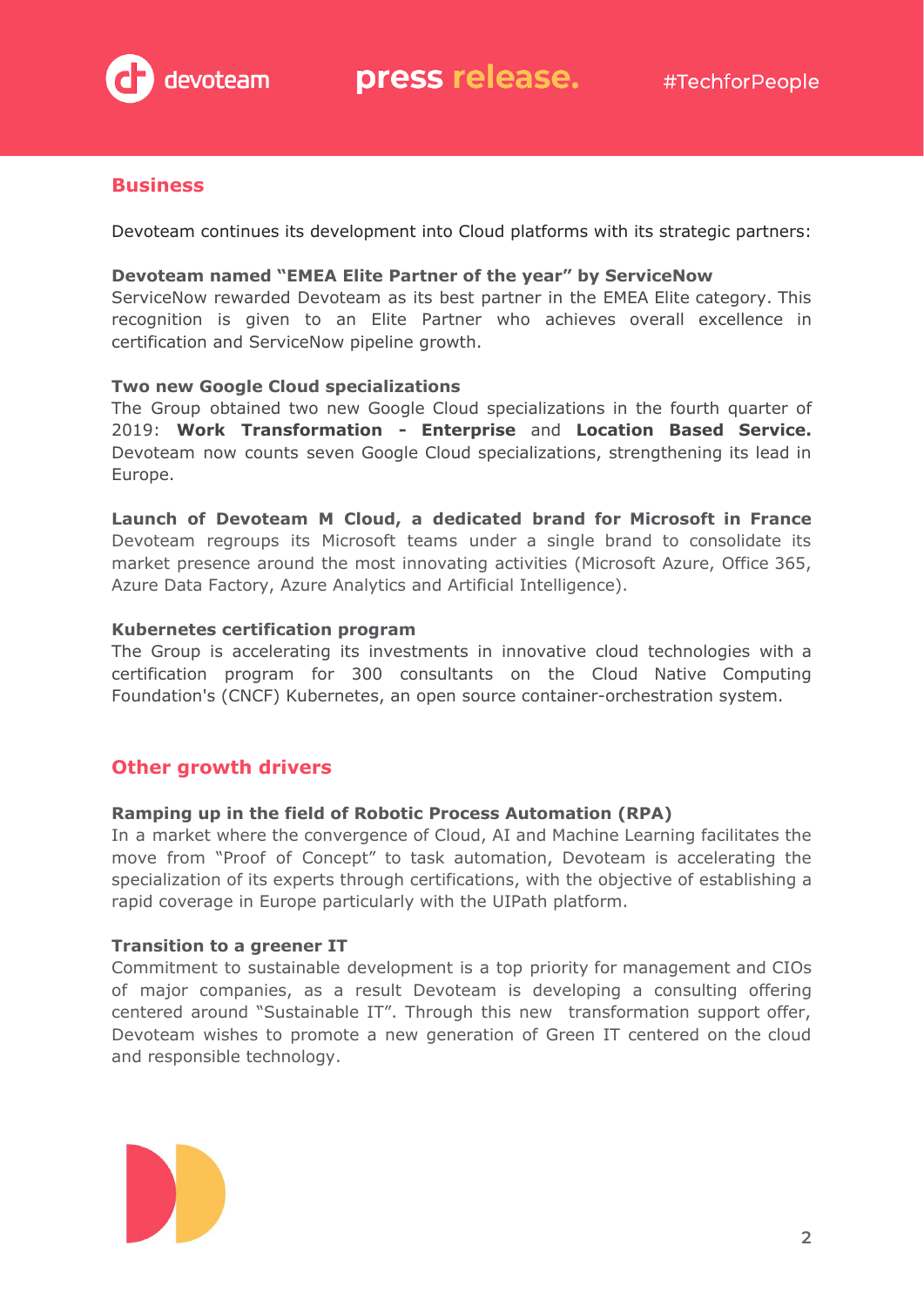

#### **Results for the year 2019**

The Group generated **revenues** of €761.9 million in 2019, growing 16.8% compared to 2018 and 10.4% at constant scope and exchange rates.

Changes in scope had a positive impact of 6.3 points of growth, for a net contribution of €40.8 million.

Revenues reached €206.5 million in the fourth quarter 2019, with organic growth of 9.2% compared to the fourth quarter 2018.

The lower number of working days had a 0.9 point negative impact on the Group's growth. Industrial actions in France in December also had a marginal effect, estimated at 1 point of growth for the quarter.

The **operating margin** stood at €79 million in 2019, equivalent to 10.4% of revenue. Action plans executed by the Group led to an improvement in utilization rate to 84.5% during the fourth quarter, increasing the operating margin. Over the year, changes in scope reduced the operating margin by 0.9 point.

The **operating result** amounted to €73.4 million, increasing 13.8% compared to last year. It included restructuring costs of €3.8 million, mainly in Germany and in France.

The **financial result** landed at -€3.4 million. It included €1 million interest expenses, €0.6 million related to the first-time adoption of IFRS 16, and €0.7 million of short-term financing costs (confirmed lines of credit and factoring).

**Tax expenses** amounted to €23 million, representing 32.6% of profit before tax. The effective tax rate has increased slightly compared to last year, mostly due to the fiscal reform of the tax credit for employment and competitiveness in France ("CICE").

The **Group share of net income** increased by 9% to reach €41.6 million.

On 31 December 2019, the **net cash** position of the Group stood at €48 million, compared to €40.3 million in 2018. Annual free cash flow amounted to €52.7 million, a 28% rise compared to 2018, offsetting a net outflow of €27.6 million for acquisitions and disposals and dividend payments of €11.7 million.

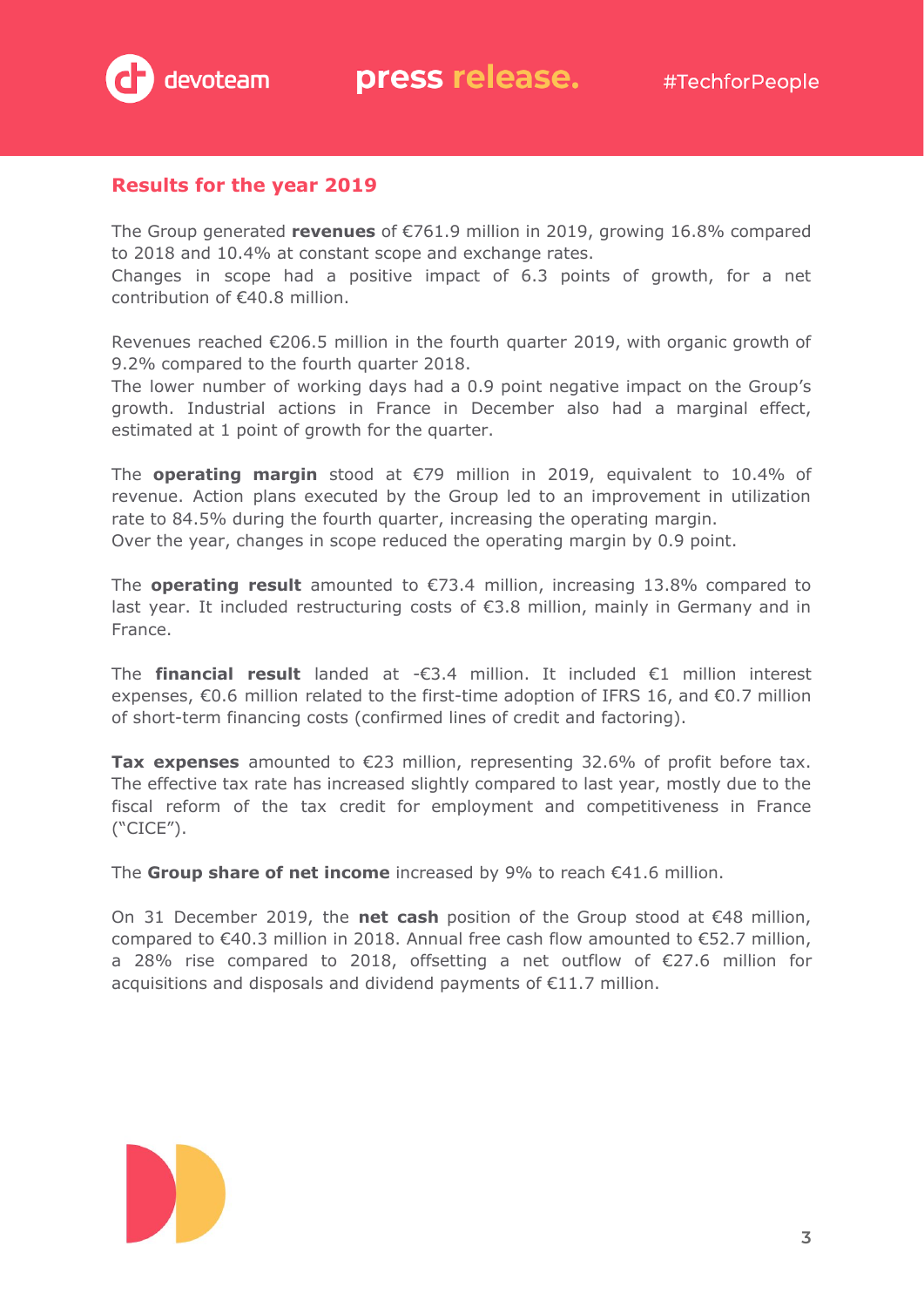

#### **Headcount and utilization rate**

On 31 December 2019, the Group employed 7 562 people. Excluding changes in scope, there were 123 net hirings over the fourth quarter and 554 over the year.

The ratio of billable headcount to total headcount stood at 85.9% on 31 December 2019, up 0.5 point compared to 30 September 2019.

In the fourth quarter of 2019, the Group recorded a utilization rate of internal resources of 84.5%, a progression of 0.5 point compared to the third quarter of 2019.

Lastly, the attrition rate decreased from 30% in the third quarter of 2019 to 26.8% in the fourth quarter.

#### **2020 outlook**

The Group has not identified significant changes thus far in the business activities compared to the fourth quarter of 2019.

However, the uncertainty around the macroeconomic environment following the COVID-19 outbreak does not enable the Group to release a 2020 guidance at this stage. The full year guidance will be released once the economic environment presents a clearer visibility.

#### **Dividend and financial calendar**

A €1 dividend per share related to 2019 will be proposed at the next Shareholders' meeting on 5 June 2020.

|             | <b>Press release after market closed</b> |                  | Shareholders' | Dividend payment |  |
|-------------|------------------------------------------|------------------|---------------|------------------|--|
| 01 2020     | 02 20 20                                 | 03 20 20         | meeting       |                  |  |
| 19 May 2020 | 8 September 2020                         | 10 November 2020 | 5 June 2020   | 3 July 2020      |  |

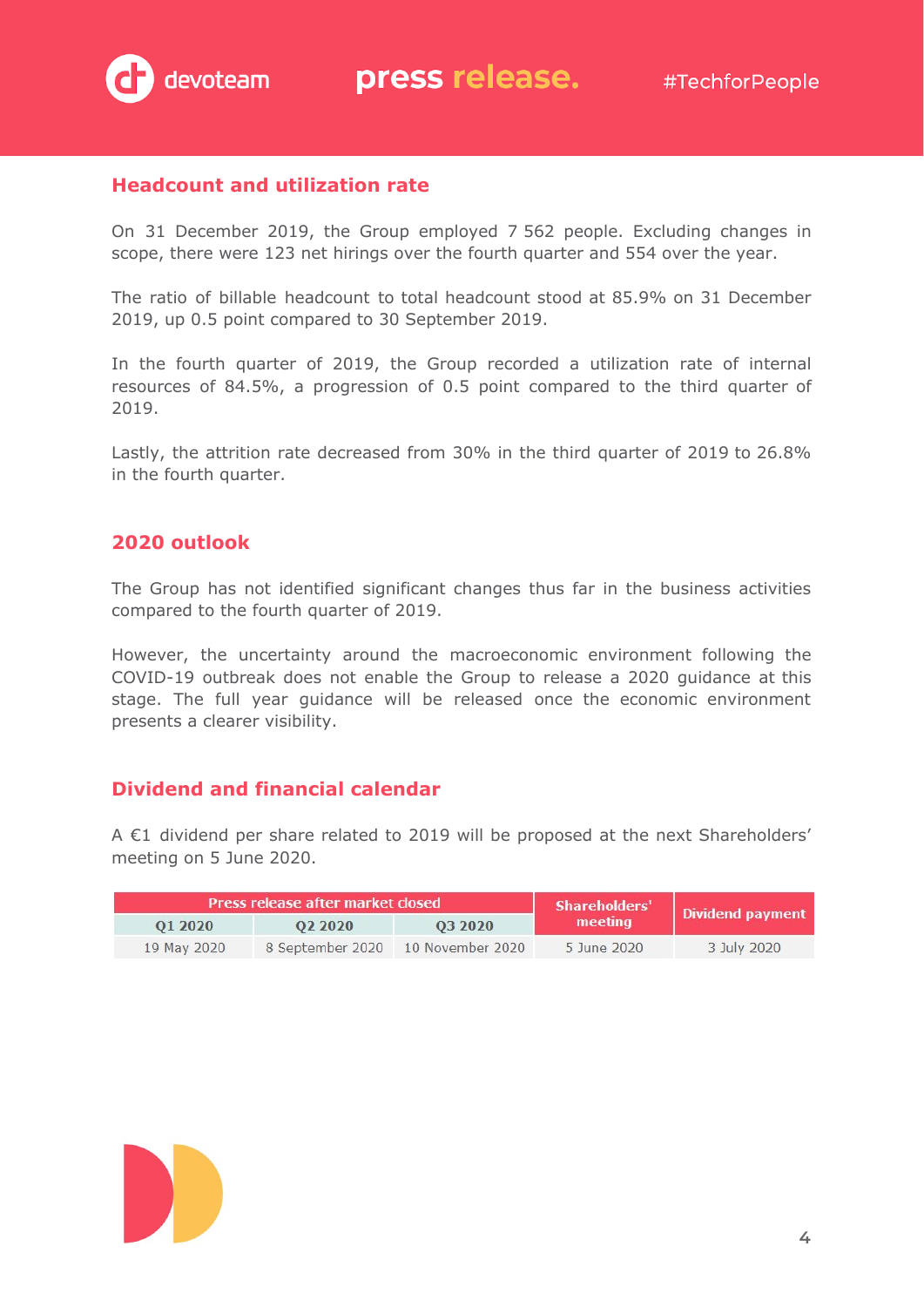# Appendix

## **Pro forma information of revenue and operating margin**

Precise Lda and EHC Lda have been sold and deconsolidated from 1 November 2019. The entities have been reclassified from the Iberia & Latam region to the Divestments region.

| In millions of euros       | Q <sub>3</sub><br>2019<br>restated | 03<br>2019<br>presented* | 04<br>2019<br>restated | 04<br>2019<br>presented* | 9 <sub>m</sub><br>2018<br>restated | 9m<br>2018<br>presented* | 2018<br>restated | 2018<br>presented* |
|----------------------------|------------------------------------|--------------------------|------------------------|--------------------------|------------------------------------|--------------------------|------------------|--------------------|
| <b>Iberia &amp; Latam</b>  |                                    |                          |                        |                          |                                    |                          |                  |                    |
| Group contribution         | 10.4                               | 10.5                     | 16.4                   | 16.5                     | 26.4                               | 26.4                     | 42.8             | 42.9               |
| Operating margin           |                                    |                          |                        |                          |                                    |                          | 4.1              | 4.2                |
| In % of Group contribution |                                    |                          |                        |                          |                                    |                          | 9.7%             | 9.8%               |
| <b>Divestments</b>         |                                    |                          |                        |                          |                                    |                          |                  |                    |
| Group contribution         | 7.5                                | 7.4                      | 4.4                    | 4.3                      | 20.7                               | 20.7                     | 25.1             | 25.0               |
| Operating margin           |                                    |                          |                        |                          |                                    |                          | 1.7              | 1.6                |
| In % of Group contribution |                                    |                          |                        |                          |                                    |                          | 6.7%             | 6.6%               |

| In millions of euros      | Q1<br>2019<br>restated | Q1<br>2019<br>presented* | Q <sub>2</sub><br>2019<br>restated | Q <sub>2</sub><br>2019<br>presented* | Q <sub>3</sub><br>2019<br>restated | Q <sub>3</sub><br>2019<br>presented*                                                                                                                                                                                                                                                                                                                                                                                                                                       |
|---------------------------|------------------------|--------------------------|------------------------------------|--------------------------------------|------------------------------------|----------------------------------------------------------------------------------------------------------------------------------------------------------------------------------------------------------------------------------------------------------------------------------------------------------------------------------------------------------------------------------------------------------------------------------------------------------------------------|
| <b>Iberia &amp; Latam</b> |                        |                          |                                    |                                      |                                    |                                                                                                                                                                                                                                                                                                                                                                                                                                                                            |
| Group contribution        | 16.3                   | 16.4                     | 16.4                               | 16.8                                 | 16.6                               | 16.9                                                                                                                                                                                                                                                                                                                                                                                                                                                                       |
| <b>Divestments</b>        |                        |                          |                                    |                                      |                                    |                                                                                                                                                                                                                                                                                                                                                                                                                                                                            |
| Group contribution        | 0.5                    | 0.4                      | 0.8                                | 0.4                                  | 0.3                                | $\frac{1}{2} \left( \frac{1}{2} \right) \left( \frac{1}{2} \right) \left( \frac{1}{2} \right) \left( \frac{1}{2} \right) \left( \frac{1}{2} \right) \left( \frac{1}{2} \right) \left( \frac{1}{2} \right) \left( \frac{1}{2} \right) \left( \frac{1}{2} \right) \left( \frac{1}{2} \right) \left( \frac{1}{2} \right) \left( \frac{1}{2} \right) \left( \frac{1}{2} \right) \left( \frac{1}{2} \right) \left( \frac{1}{2} \right) \left( \frac{1}{2} \right) \left( \frac$ |

| In millions of euros       | H1<br>2019<br>restated | H1<br>2019<br>presented* | 9m<br>2019<br>restated | 9 <sub>m</sub><br>2019<br>presented* |
|----------------------------|------------------------|--------------------------|------------------------|--------------------------------------|
| Theria & Latam             |                        |                          |                        |                                      |
| Group contribution         | 32.7                   | 33.3                     | 49.3                   | 50.2                                 |
| Operating margin           | 2.8                    | 3.0                      |                        |                                      |
| In % of Group contribution | 8.5%                   | 9.0%                     |                        |                                      |
| <b>Divestments</b>         |                        |                          |                        |                                      |
| Group contribution         | 1.3                    | 0.7                      | 1.6                    | 0.7                                  |
| Operating margin           | (0.1)                  | (0.3)                    |                        |                                      |
| In % of Group contribution | $-6.5%$                | $-39.5%$                 |                        |                                      |

kegion Central Europe presented in September 2019 for Q3, Q4, 9m and full year 2018 and for Q1, Q2 and H1 2019; in November 2019 for Q3 and 9m 2019. Region Divestments presented in November 2019.

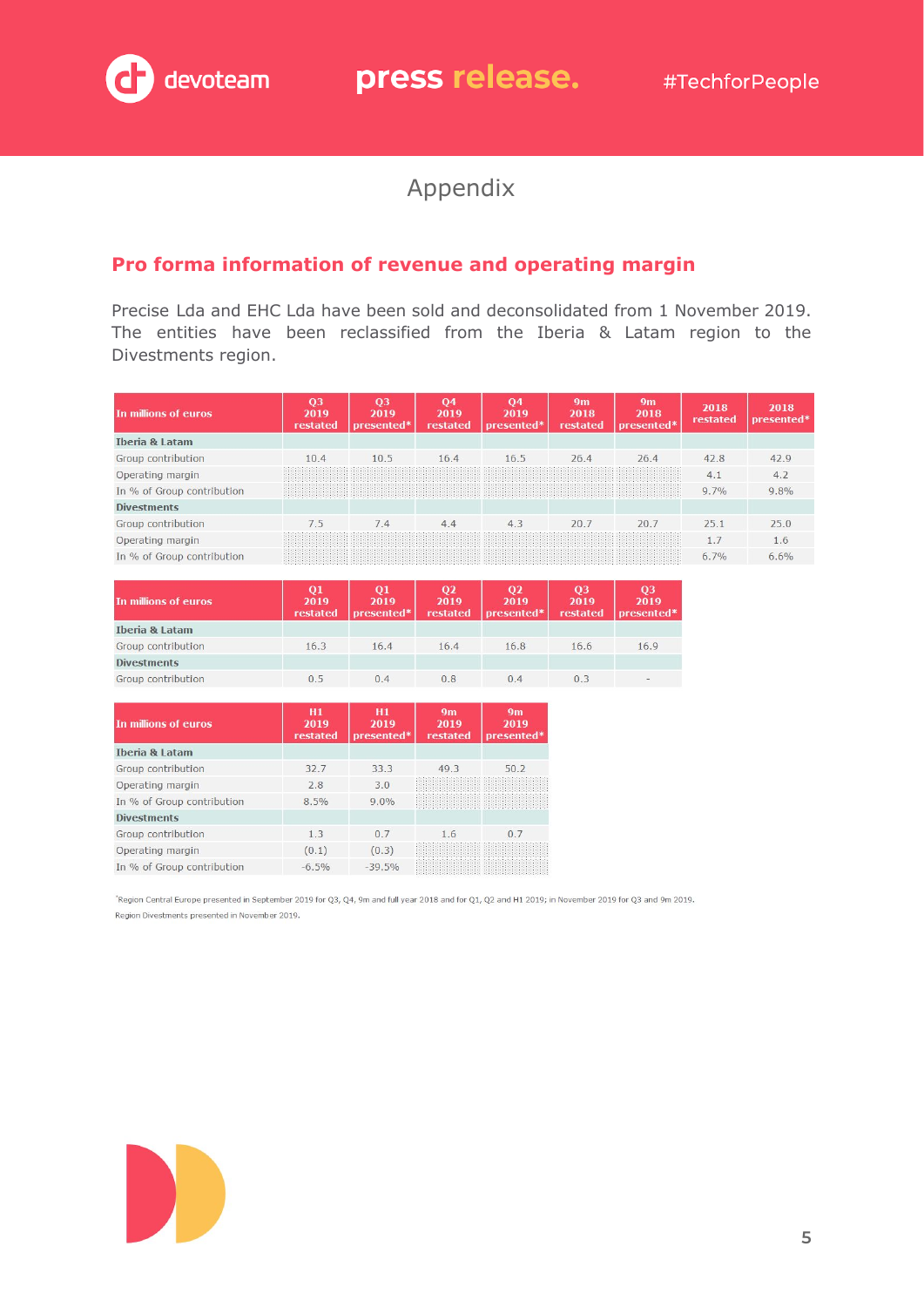

## **Quarterly revenue by region**

| In millions of euros                 | Q4 2019 | Q4 2018 | 2019  | 2018  |
|--------------------------------------|---------|---------|-------|-------|
| <b>France</b>                        | 93.5    | 87.0    | 352.0 | 319.4 |
| Variation                            | 7.4%    |         | 10.2% |       |
| L-f-I variation                      | 7.4%    |         | 10.2% |       |
| <b>Northern Europe &amp; Benelux</b> | 57.3    | 49.5    | 204.7 | 163.2 |
| Variation                            | 15.8%   |         | 25.4% |       |
| L-f-I variation                      | 13.0%   |         | 12.3% |       |
| <b>Central Europe</b>                | 20.8    | 22.0    | 81.6  | 61.9  |
| Variation                            | $-5.8%$ |         | 31.9% |       |
| L-f-I variation                      | $-6.0%$ |         | 0.4%  |       |
| <b>Iberia &amp; Latam</b>            | 19.7    | 16.4    | 69.0  | 42.8  |
| Variation                            | 20.0%   |         | 61.4% |       |
| L-f-I variation                      | 16.3%   |         | 8.8%  |       |
| <b>Rest of the world</b>             | 16.4    | 12.2    | 56.8  | 43.2  |
| Variation                            | 34.0%   |         | 31.6% |       |
| L-f-I variation                      | 30.0%   |         | 27.5% |       |
| <b>Corporate &amp; other</b>         | (1.3)   | (0.9)   | (4.0) | (3.1) |
| <b>Divestments</b>                   | 0.1     | 4.4     | 1.7   | 25.1  |
| <b>Total</b>                         | 206.5   | 190.7   | 761.9 | 652.4 |
| Variation                            | 8.3%    |         | 16.8% |       |
| L-f-I variation                      | 9.2%    |         | 10.4% |       |
| Currency impact                      | $-0.1%$ |         | 0.1%  |       |
| Perimeter impact                     | $-0.9%$ |         | 6.3%  |       |

#### Of which impact of significant acquisitions:

| In millions of euros                                 | 04 2019 | 04 2018 | 2019 | 2018 |
|------------------------------------------------------|---------|---------|------|------|
| <b>Northern Europe &amp; Benelux</b>                 | 2.1     |         | 22.7 |      |
| Paradigmo, consolidated as of 1 July 2018            |         |         | 0.8  |      |
| Jayway, consolidated as of 1 October 2018            |         |         | 17.2 |      |
| Avalon Solutions, consolidated as of 1 April<br>2019 | 2.1     |         | 4.6  |      |
| <b>Central Europe</b>                                |         |         | 19.4 |      |
| Alegri, consolidated as of 1 September 2018          |         |         | 19.4 |      |
| <b>Iberia &amp; Latam</b>                            |         |         | 21.6 |      |
| New BIC, consolidated as of 1 July 2018              |         |         | 1.9  |      |
| Bold, consolidated as of 1 September 2018            |         |         | 19.7 |      |

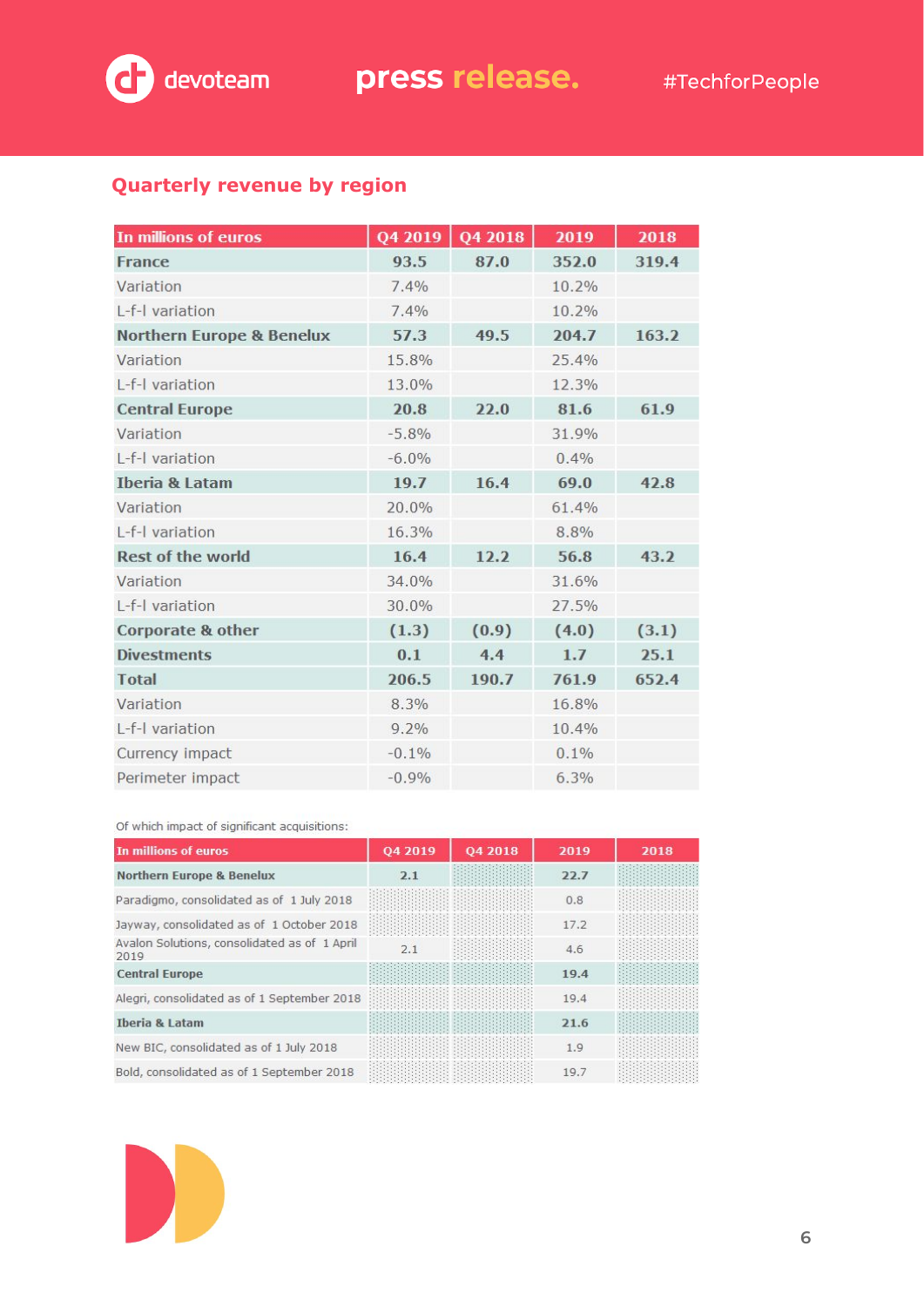

## **Revenue and operating margin by region**

| In millions of euros                 | 2019  | 2018  |
|--------------------------------------|-------|-------|
| <b>France</b>                        |       |       |
| Group contribution                   | 352.0 | 319.4 |
| Operating margin                     | 46.2  | 50.1  |
| In % of Group contribution           | 13.1% | 15.7% |
| <b>Northern Europe &amp; Benelux</b> |       |       |
| Group contribution                   | 204.7 | 163.2 |
| Operating margin                     | 16.9  | 13.9  |
| In % of Group contribution           | 8.3%  | 8.5%  |
| <b>Central Europe</b>                |       |       |
| Group contribution                   | 81.6  | 61.9  |
| Operating margin                     | 4.5   | 6.8   |
| In % of Group contribution           | 5.5%  | 11.0% |
| <b>Iberia &amp; Latam</b>            |       |       |
| Group contribution                   | 69.0  | 42.8  |
| Operating margin                     | 6.5   | 4.1   |
| In % of Group contribution           | 9.5%  | 9.7%  |
| <b>Rest of the world</b>             |       |       |
| Group contribution                   | 56.8  | 43.2  |
| Operating margin                     | 7.1   | 4.2   |
| In % of Group contribution           | 12.5% | 9.8%  |
| Corporate & other                    |       |       |
| Group contribution                   | (4.0) | (3.1) |
| Operating margin                     | (2.5) | (7.2) |
| <b>Divestments</b>                   |       |       |
| Group contribution                   | 1.7   | 25.1  |
| Operating margin                     | 0.2   | 1.7   |
| In % of Group contribution           | 11.8% | 6.7%  |
| <b>Total</b>                         |       |       |
| Group contribution                   | 761.9 | 652.4 |
| Operating margin                     | 79.0  | 73.5  |
| In % of Group contribution           | 10.4% | 11.3% |

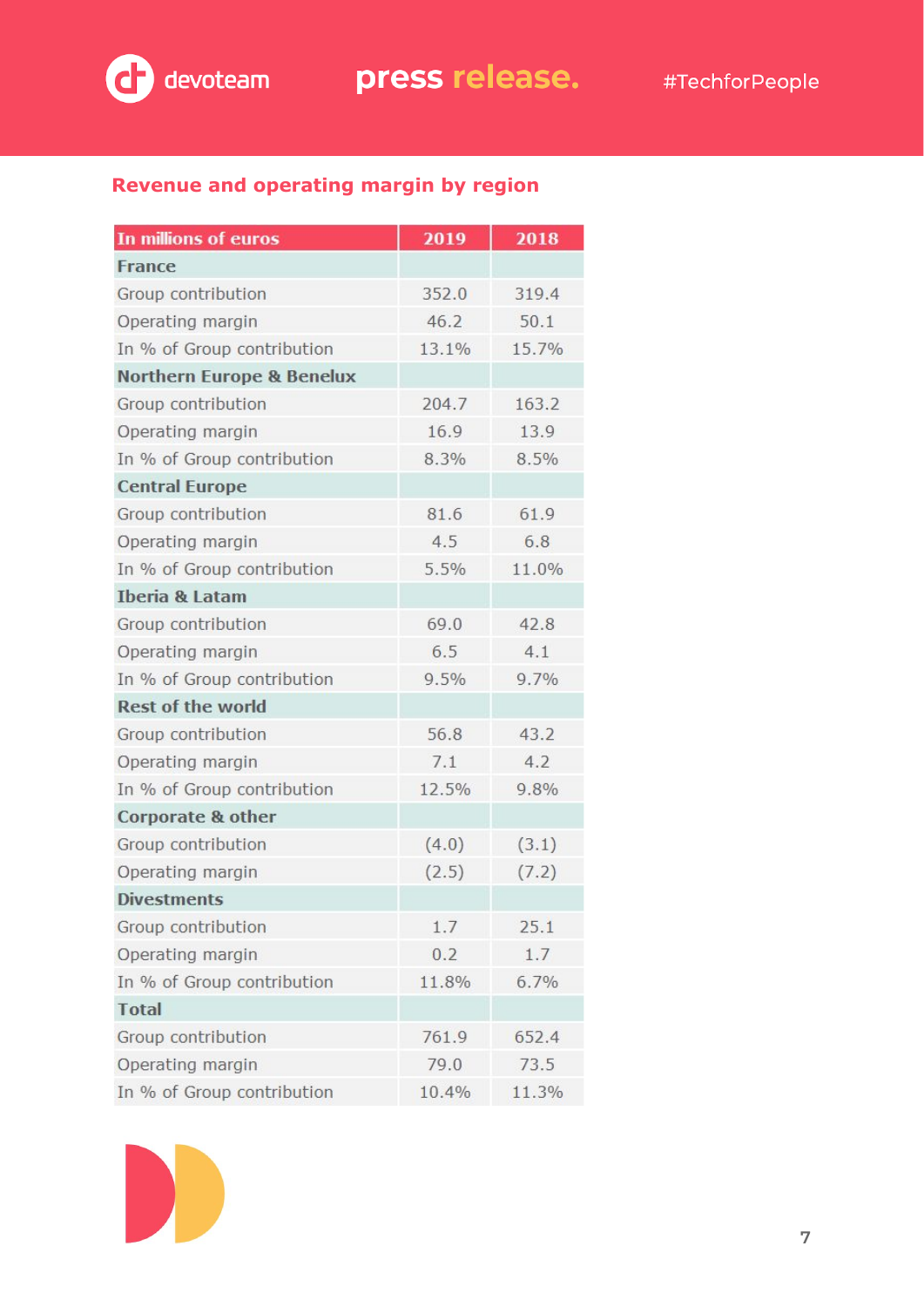

## **Utilization rate of internal resources**

| 85.6% | $84.4\%$ | 84.2% 82.7% | 84.2% 82.3% 83.1% 84.0% |  | 84.5% | 83.5% |
|-------|----------|-------------|-------------------------|--|-------|-------|

#### **Balance sheet**

| In millions of euros                  | 31.12.2019 | $01.01.2019^{(1)}$ | 31.12.2018 |
|---------------------------------------|------------|--------------------|------------|
| <b>Assets</b>                         |            |                    |            |
| Goodwill                              | 136.6      | 129.9              | 129.9      |
| Non-current assets                    | 78.7       | 71.8               | 30.1       |
| Current assets                        | 287.6      | 264.2              | 264.2      |
| Net cash $(debt)^{(2)}$               | 48.0       | 40.3               | 40.3       |
| <b>Total assets</b>                   | 550.8      | 506.1              | 464.4      |
| <b>Liabilities</b>                    |            |                    |            |
| Group shareholders' equity            | 196.3      | 175.6              | 175.6      |
| Minority shareholders' equity         | 15.1       | 12.0               | 12.0       |
| Long term liabilities                 | 58.1       | 54.3               | 23.4       |
| <b>Current liabilities</b>            | 281.4      | 264.2              | 253.4      |
| <b>Total equity &amp; liabilities</b> | 550.8      | 506.1              | 464.4      |

 $(1)$ Restated of IFRS 16.

(2) Cash position net of all financial debts, excluding debts related to operating leases under IFRS 16 "leases".

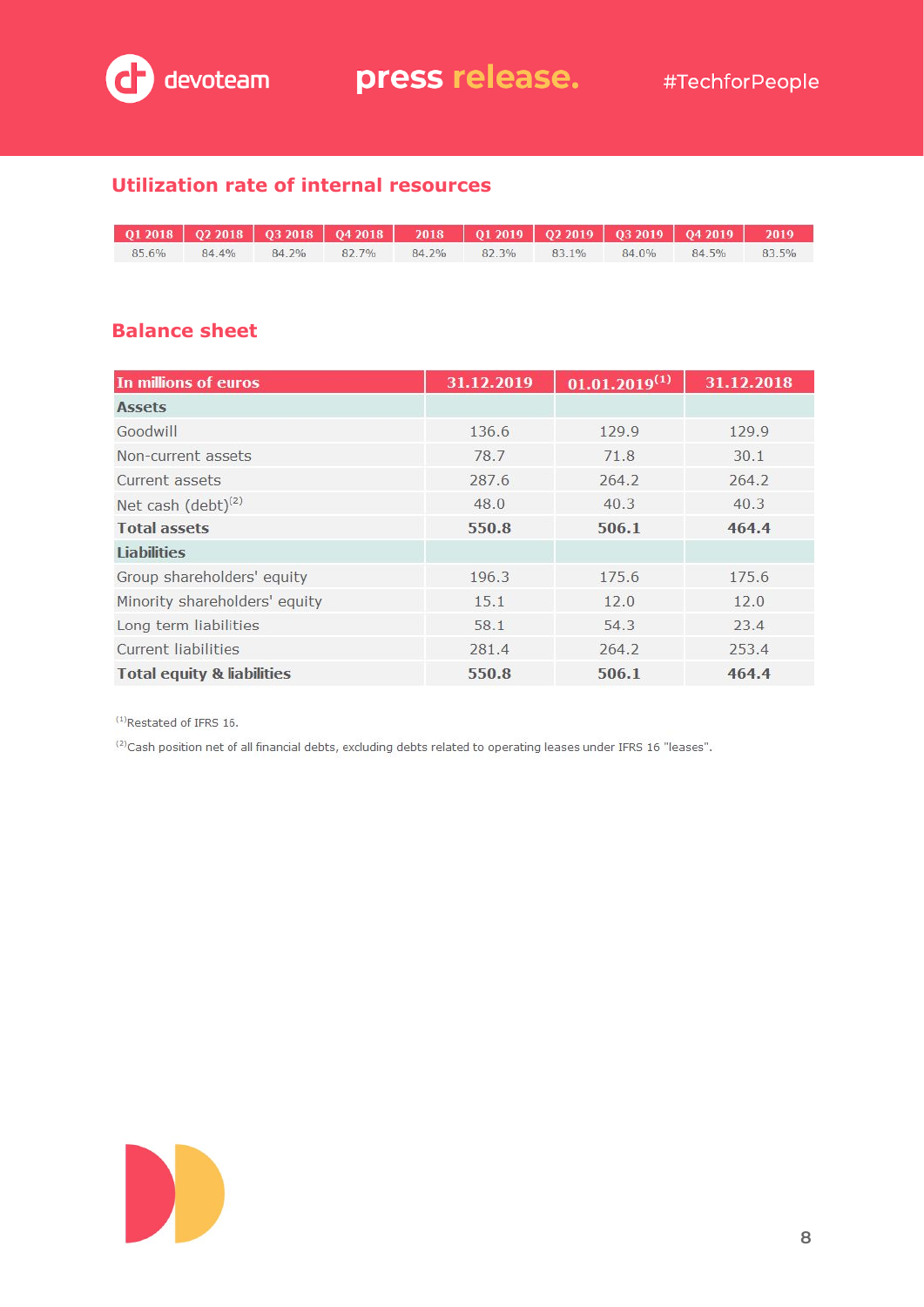

### **Net debt**

| In millions of euros                                           | 31.12.2019        | 31.12.2018 |
|----------------------------------------------------------------|-------------------|------------|
| Short-term investments                                         | 0.1               | 0.2        |
| Cash at bank <sup>(2)</sup>                                    | 81.5              | 75.3       |
| Bank overdrafts (liability)                                    | (0.1)             | (0.8)      |
| Cash and cash equivalents                                      | 81.6              | 74.6       |
| <b>Cash management assets</b>                                  |                   | 0.4        |
| <b>Bonds</b>                                                   | (29.9)            | (29.9)     |
| Obligations under finance leases                               | $\qquad \qquad -$ | (0.1)      |
| Draw-downs on bank and similar facilities and other borrowings | (1.9)             | (3.4)      |
| <b>Long-term borrowings</b>                                    | (31.8)            | (33.4)     |
| <b>Bonds</b>                                                   | (0.4)             | (0.4)      |
| Obligations under finance leases                               | (0.0)             | (0.0)      |
| Draw-downs on bank and similar facilities and other borrowings | (1.3)             | (0.9)      |
| <b>Short-term borrowings</b>                                   | (1.8)             | (1.3)      |
| <b>Total borrowings</b>                                        | (33.6)            | (34.7)     |
| Derivative instruments                                         |                   |            |
| Net cash $(debt)^{(1)}$                                        | 48.0              | 40.3       |
| Of which cash from discontinued operations                     |                   |            |
| <b>Total Equity</b>                                            | 211.4             | 187.6      |
| <b>Debt to Equity Ratio</b>                                    | $-22.7%$          | $-21.5%$   |

<sup>(1)</sup> Excluding debts related to operating leases under IFRS 16 "leases".

\*Including factoring position (net of deposit) for €11.5 million on 31 December 2019 and €16.9 million on 31 December 2018<br>(amount corrected compared to the 2018 publication at €17.2 million).

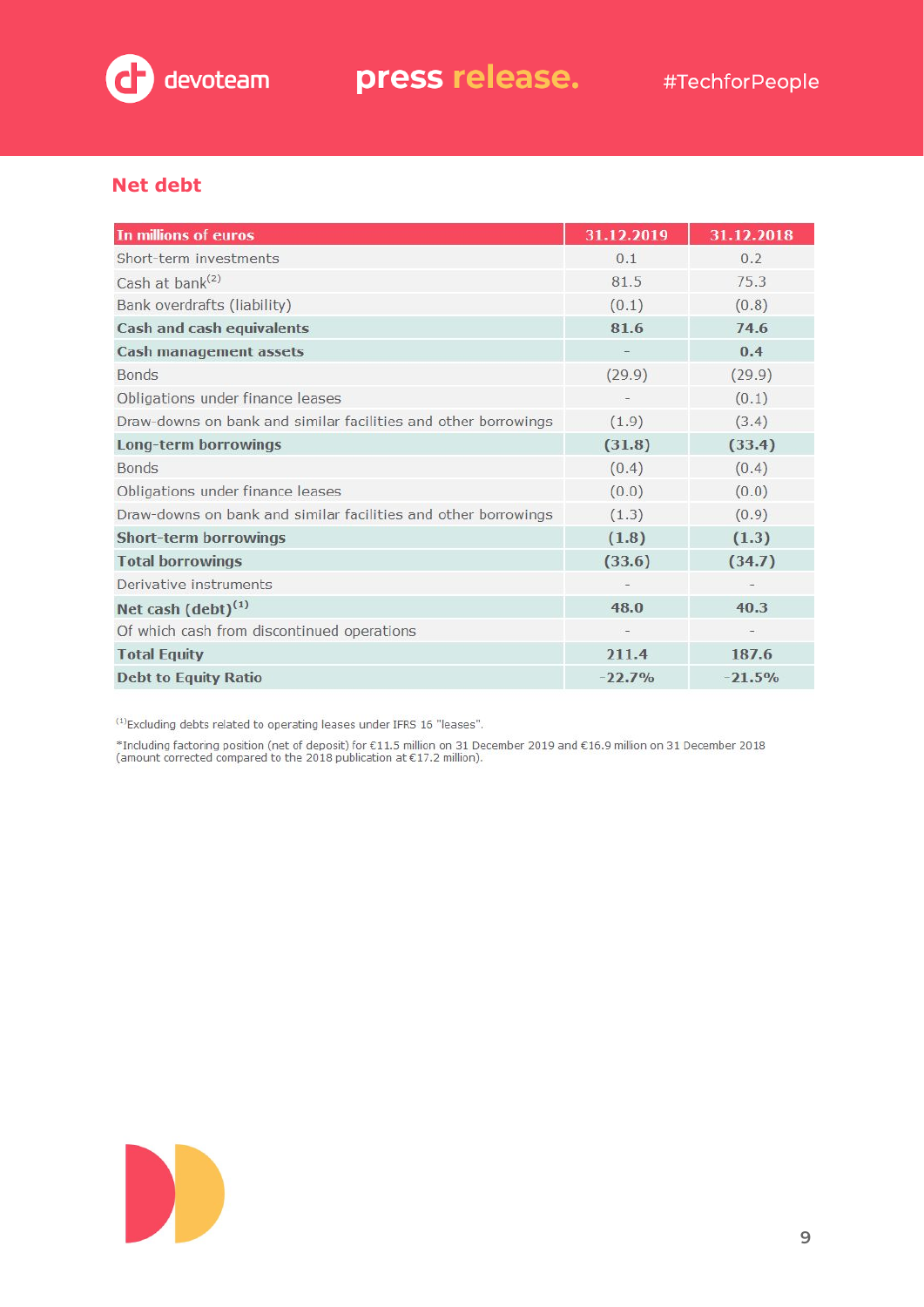

## **Changes in exchange rates**

| For $C1$          | <b>Average rate</b><br>2019 | <b>Average rate</b><br>2018 | <b>Variation</b> |
|-------------------|-----------------------------|-----------------------------|------------------|
| <b>UAE</b> dirham | 4.111                       | 4.337                       | 5.5%             |
| Swiss franc       | 1.112                       | 1.155                       | 3.8%             |
| Czech koruna      | 25.671                      | 25.647                      | $-0.1%$          |
| Danish krone      | 7.466                       | 7.453                       | $-0.2%$          |
| Pound sterling    | 0.878                       | 0.885                       | 0.8%             |
| Moroccan dirham   | 10.762                      | 11.084                      | $3.0\%$          |
| Mexican peso      | 21.557                      | 22.705                      | 5.3%             |
| Norwegian krone   | 9.851                       | 9.598                       | $-2.6%$          |
| Zloty             | 4.298                       | 4.262                       | $-0.8%$          |
| Serbian dinar     | 117.823                     | 118.253                     | $0.4\%$          |
| Swedish kronor    | 10.589                      | 10.258                      | $-3.1%$          |
| Singapore dollar  | 1.527                       | 1.593                       | 4.3%             |
| Tunisian dinar    | 3.274                       | 3.105                       | $-5.2%$          |
| Turkish lira      | 6.358                       | 5.708                       | $-10.2%$         |
| US dollar         | 1.120                       | 1.181                       | 5.5%             |

### **Glossary**

France : France.

Northern Europe & Benelux: Belgium, Denmark, United Kingdom, Luxembourg, Netherlands, Norway and Sweden. It also includes TMNS in Germany and in Serbia, Jayway in the United States, Avalon Solutions in Poland, in Singapore and in the USA.

Central Europe: Austria, Switzerland, Czech Republic, Germany and Slovakia.

Iberia & Latam: Spain, Mexico, Panama and Portugal.

Rest of the world: Middle East, Italy, Morocco, Tunisia and Turkey.

Corporate: headquarter activities which cannot be allocated directly to the operational regions, and discontinued operations.

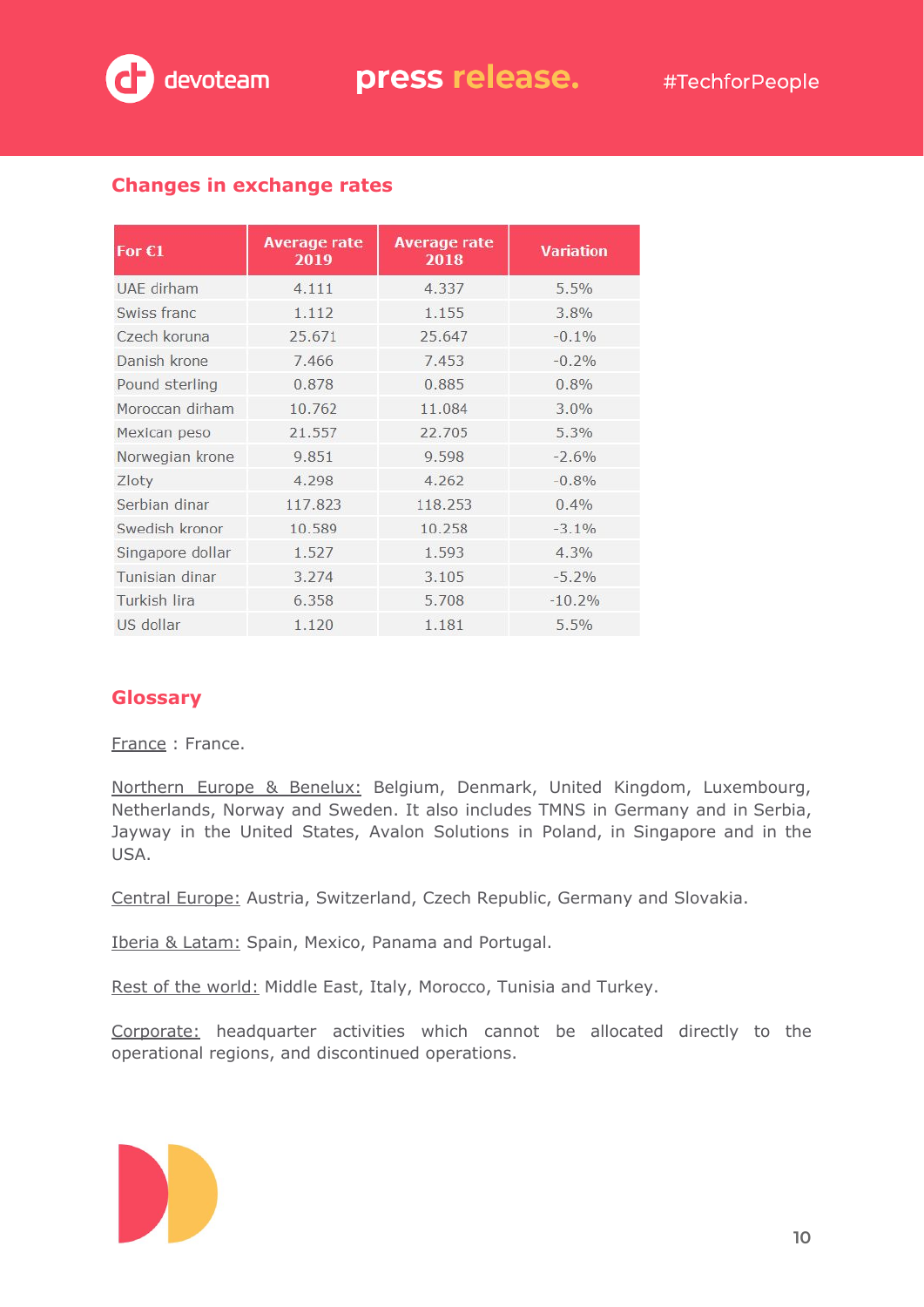

Divestments: in 2018, the region includes Shift deconsolidated from 1 September 2018 and Siticom GmbH deconsolidated from 31 December 2018. In 2019, it includes NauOn (Bold) deconsolidated from 30 June 2019, Devoteam Poland deconsolidated from 1 July 2019, and Precise Lda and EHC Lda deconsolidated from 1 November 2019.

Revenue and group contribution: the revenue of a region is the contributive revenue and is defined as the total revenue (internal and external) of the region minus the costs of internal subcontracting. It reflects the contribution of the region to the revenue of the Group produced with its own resources. The sum of the contributions of the regions corresponds to the consolidated revenue of the Group.

Operating margin: current operating result excluding the amortization of intangible assets resulting from acquisitions and the cost of share-based payments.

Like-for-like or I-f-I variation: variation at comparable perimeter and exchange rates. The currency impact is calculated by translating the accounts for year N of subsidiaries having a functional currency different than euro with N-1 exchange rates.

The impact of changes in the scope of consolidation is determined:

- for the year N acquisitions, by deducting from total revenue N, the amount of revenue generated during year N by the acquired entities;

- for the year N-1 acquisitions, by deducting from total revenue N, the amount of revenue generated during year N over the months during which the acquired entities were not consolidated in N-1;

- for the year N disposals, by deducting from total revenue N-1, the amount of revenue generated during year N-1 over the months during which the divested entities were no longer consolidated in N;

- for the year N-1 disposals, by deducting from total revenue N-1, the amount of revenue generated during year N-1 by the divested entities.

Utilization rate of resources: number of working days of billable employees that were billed to a client compared to the total number of available days excluding holidays.

Attrition rate: number of billable employees leaving the Group during the period compared to the average billable headcount over the same period.

SMACS: Social Mobile Analytics Cloud Security.

Free cash flow: operating cash flow reduced by the acquisition of tangible and intangible assets. For comparability purposes, from 1 January 2019, the operating

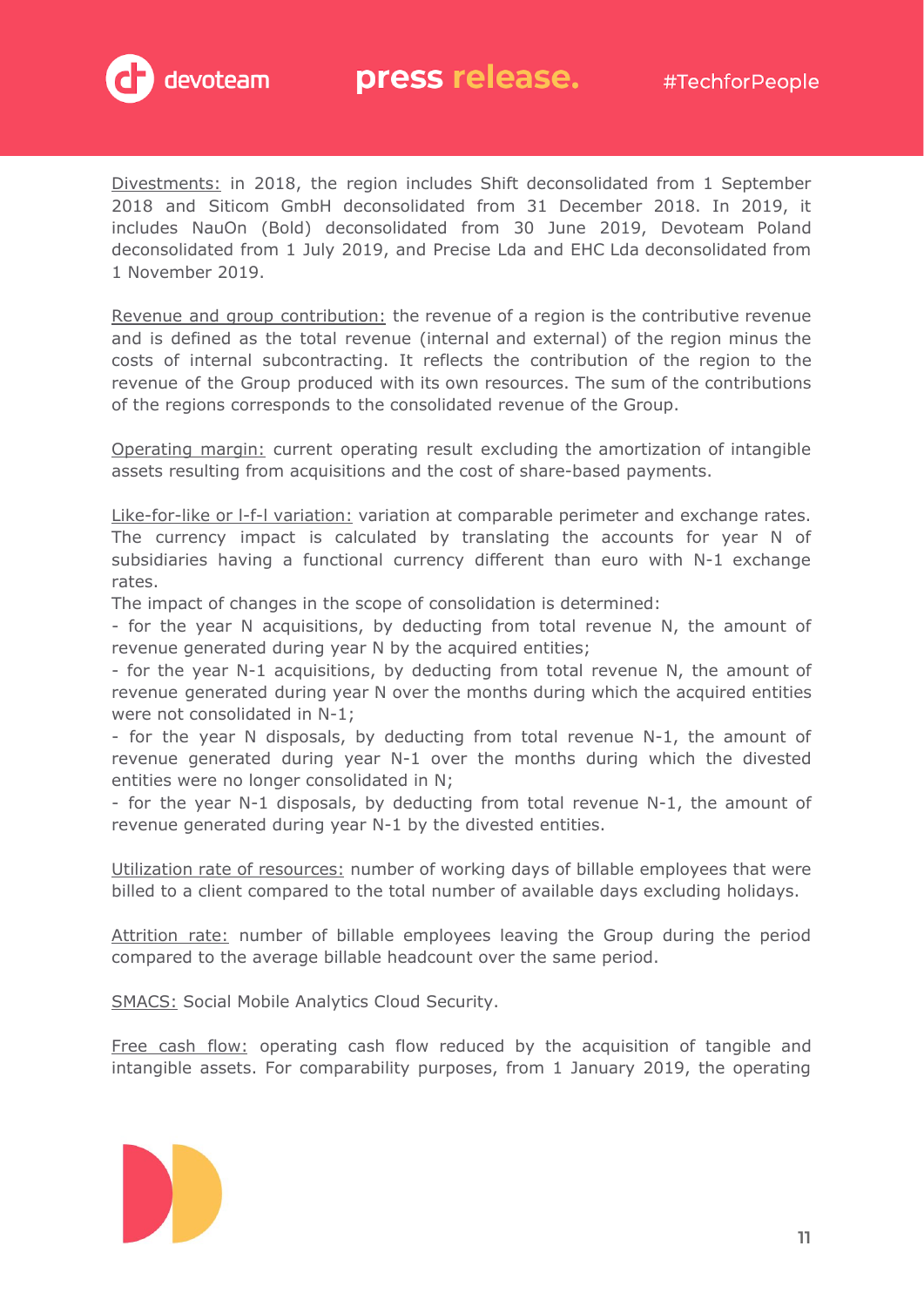

cash flow is restated of IFRS 16 "leases" to maintain the lease payments in operating cash flow.